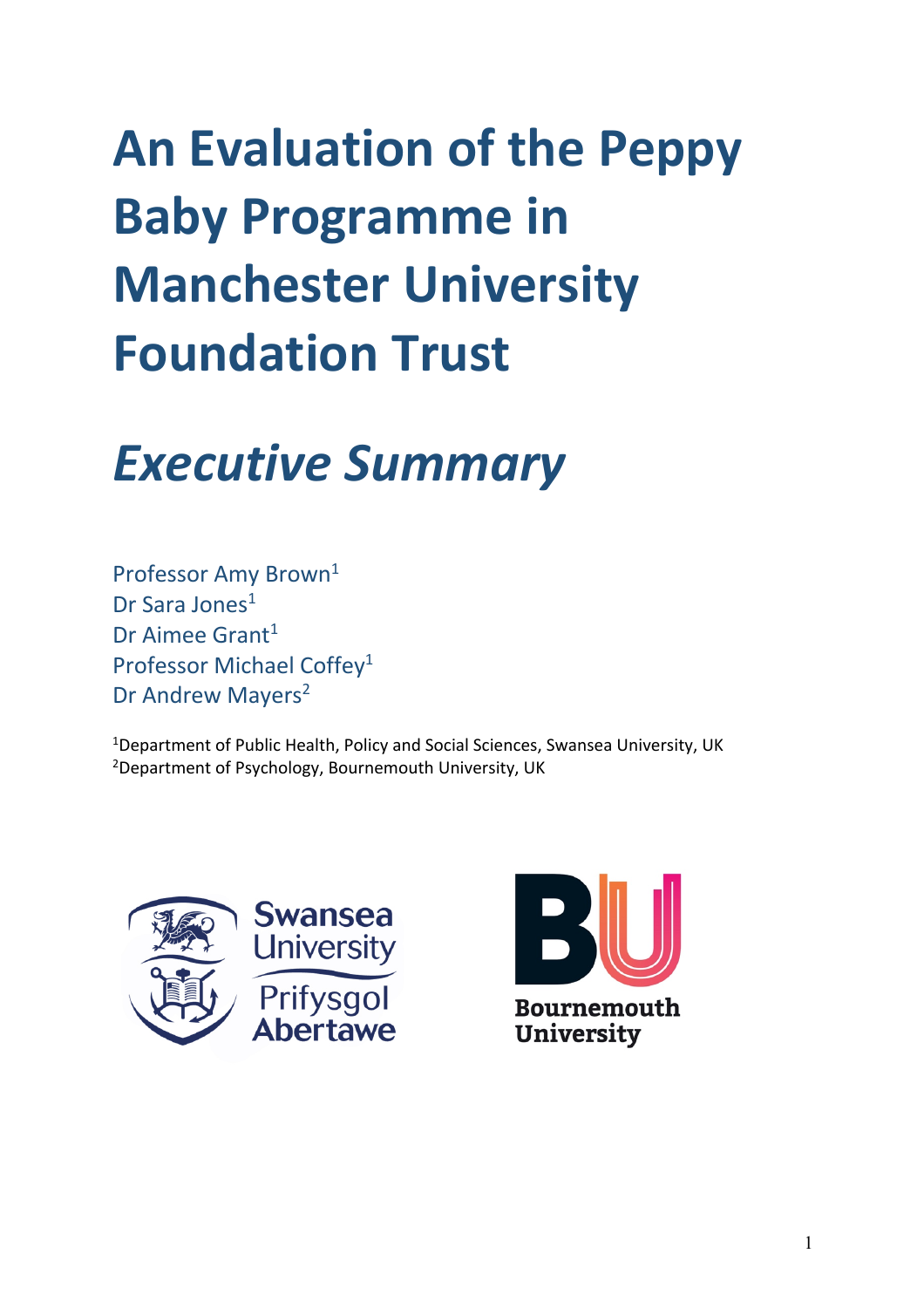### **1. Context**

In Autumn 2020, Swansea University, in partnership with Bournemouth University, were commissioned to undertake an evaluation of a new pilot programme for new parents called 'Peppy Baby' that was delivered during the COVID-19 pandemic. This programme was funded by the NHS and MHCLG 'TechForce 19' programme as an innovative intervention to meet the needs of those who were particularly vulnerable or isolated as a result of the COVID-19 pandemic and subsequent lockdowns and social distancing.

With this funding the Peppy Health team designed a support package for new mothers based around a mobile phone app. The programme covered core topics such as infant feeding support, mental health, pelvic floor care and broader support in adapting to new parenthood. Support was delivered via the app which connected parents with perinatal practitioners, and services such as group chats, live broadcasts and referrals to specialist services if needed. Women took part from late pregnancy to eight weeks postpartum.

This evaluation sought to explore the impact of the programme upon infant feeding, mental health, pelvic floor care and parenting confidence, alongside the perceived usability, acceptability and effectiveness of the programme and app. Finally, perceptions of integration of the programme with existing local services and impact upon workload were examined. The views of mothers who took part in the programme, local health professionals and local commissioners were included to shape and conduct the evaluation.

## **2. Background**

The 'first 1001 days' covering pregnancy and the first two years of life are recognised by the government as a key time for investment and support due to the impact upon infant development and parental mental health (DHSC, 2021). Policies such as Public Health England's 'Healthy Child Programme' seek to ensure parents have the support they need during pre-conception, pregnancy and the postnatal period, particularly in relation to infant feeding, mental health and maternal physical recovery (PHE, 2021).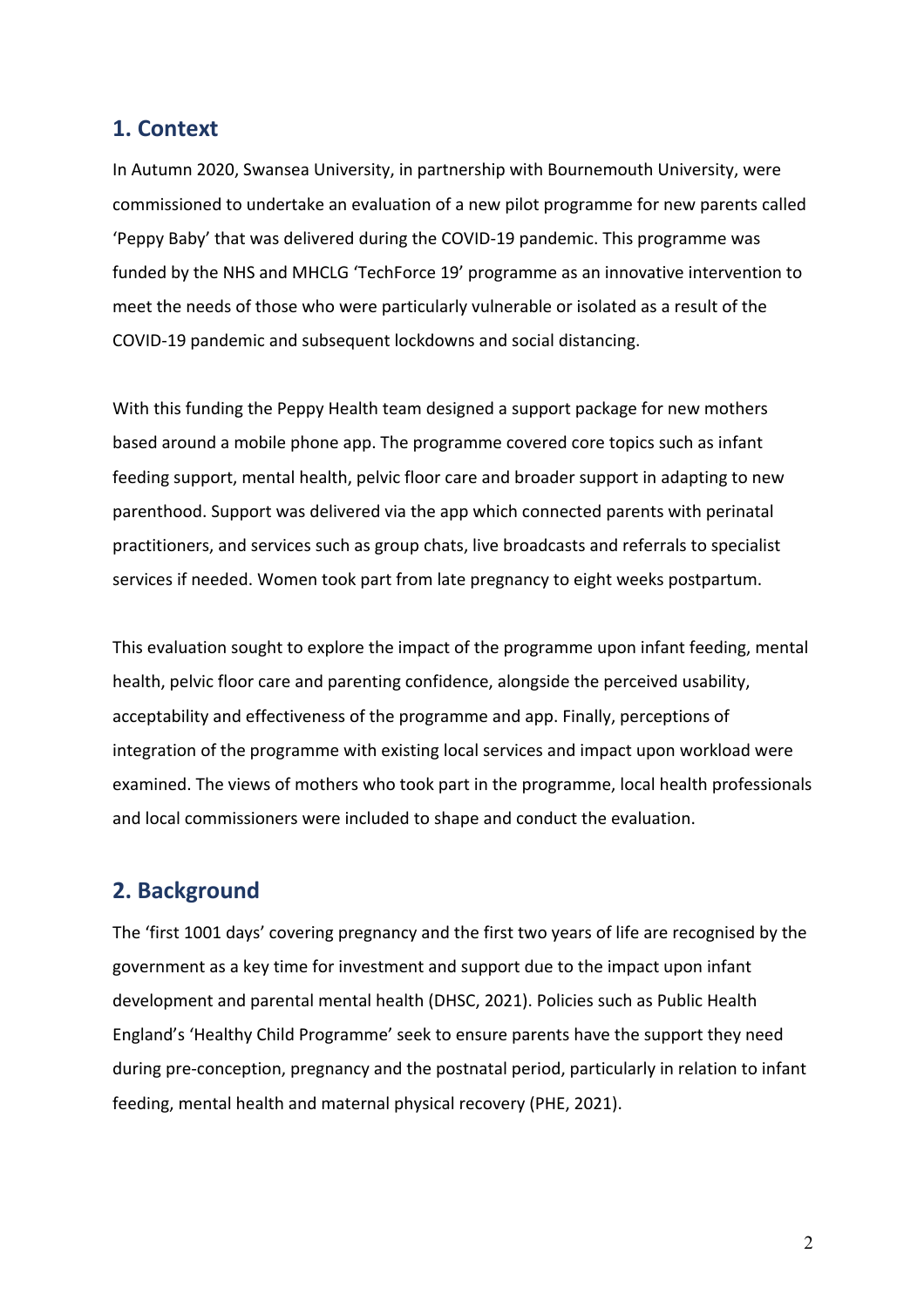Supporting new parents with infant feeding is a key area of investment because of the significant body of research illustrating how breastfeeding protects both infant and maternal health (Victora et al, 2106). However, the UK has some of the lowest breastfeeding rates in the world, due to complex physiological, psychosocial and cultural barriers to women initiating and continuing breastfeeding (Rollins et al, 2016). This means that investing in consistent and evidence-based support for breastfeeding is important and has been shown to have a significant impact on breastfeeding duration (McFadden et al, 2017).

A second core area of strategic investment is maternal mental health. The perinatal period is a time of great change particularly for first time parents transitioning into a new role. It is recognised that parents need support during this time, both in learning how to practically care for a baby and support in adapting to parenthood (Winson, 2017). For some parents the stress of this transition can contribute to postnatal depression impacting on parental mood, physical health and functioning (Milgrom et al, 2008). Postnatal programmes that help support parental wellbeing, provide a sense of reassurance, and develop a feeling of community are vital to supporting new parents (Gilmer et al, 2016).

A third area of importance is maternal pelvic floor health during pregnancy and post birth. Pelvic floor dysfunction issues after childbirth such as urinary incontinence, pain, and discomfort during sex affect around a third of new mothers with considerable physical and psychological impact (Hay-Smith et al, 2008). Pelvic floor strengthening exercises have been shown to be effective in reducing a range of pelvic floor issues (Boyle et al, 2014). However, many women do not receive sufficient information during pregnancy about this, in part because midwives lack time or sometimes training to convey messages (Terry et al, 2020).

Unfortunately, despite the recognised importance of investment in these areas, UK maternity, health visiting and specialist perinatal health services have faced significant shortfalls in terms of staffing and services over the last few years, meaning that many new parents do not get the support they deserve (IHV, 2021). This has been exacerbated by the COVID-19 pandemic which has left many new parents feeling isolated and lacking in support (Babies in lockdown, 2020). It is recognised that now, more than ever, investment is needed for programmes that can support the needs of parents and babies through the perinatal

3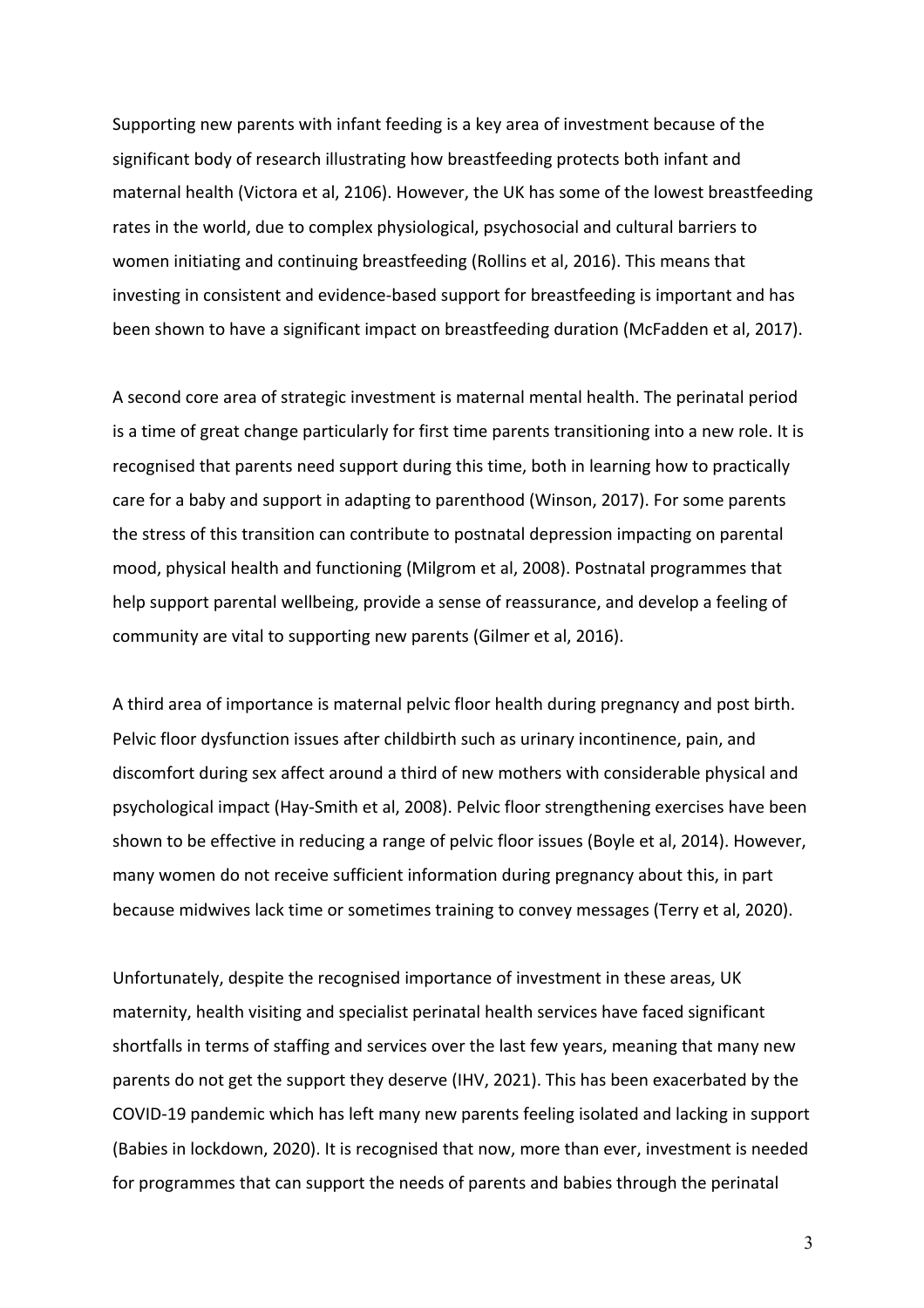period, particularly those which are innovative and harness new technologies in an effective way (NHS Digital, 2021).

The aim of this evaluation was therefore to evaluate the impact of the programme upon the key areas of infant feeding, mental health and pelvic floor care, alongside programme acceptability and feasibility, and integration of the support into existing perinatal care.

## **3. Methodology**

The methodology for the evaluation consisted of:

- Part One: A longitudinal online questionnaire, collected over four time points for all mothers who took part in the programme
- Part Two: Online interviews with a group of mothers who took part in the programme
- Part Three: An online questionnaire for local health professionals
- Part Four: An online questionnaire for local commissioners

## **4. Key findings**

The programme was valued by mothers and local health professionals. It was considered an effective and acceptable way of delivering support especially during the COVID-19 pandemic. Mothers felt that it helped them feel more confident, informed and supported, and health professionals recognised how well it fitted the ethos of perinatal support. Overwhelmingly both mothers and health professionals would like to see the programme expanded and continued outside of a pandemic context.

### **Specific highlights included:**

#### **Value of 1 – 2 – 1 support from Peppy practitioners:**

• The Peppy practitioners were highly valued by mothers. The  $1 - 2 - 1$  support generated a feeling that the Peppy service was trustworthy and individually tailored rather than a generic service. Support was seen as proactive with regular practitioner led check-ups.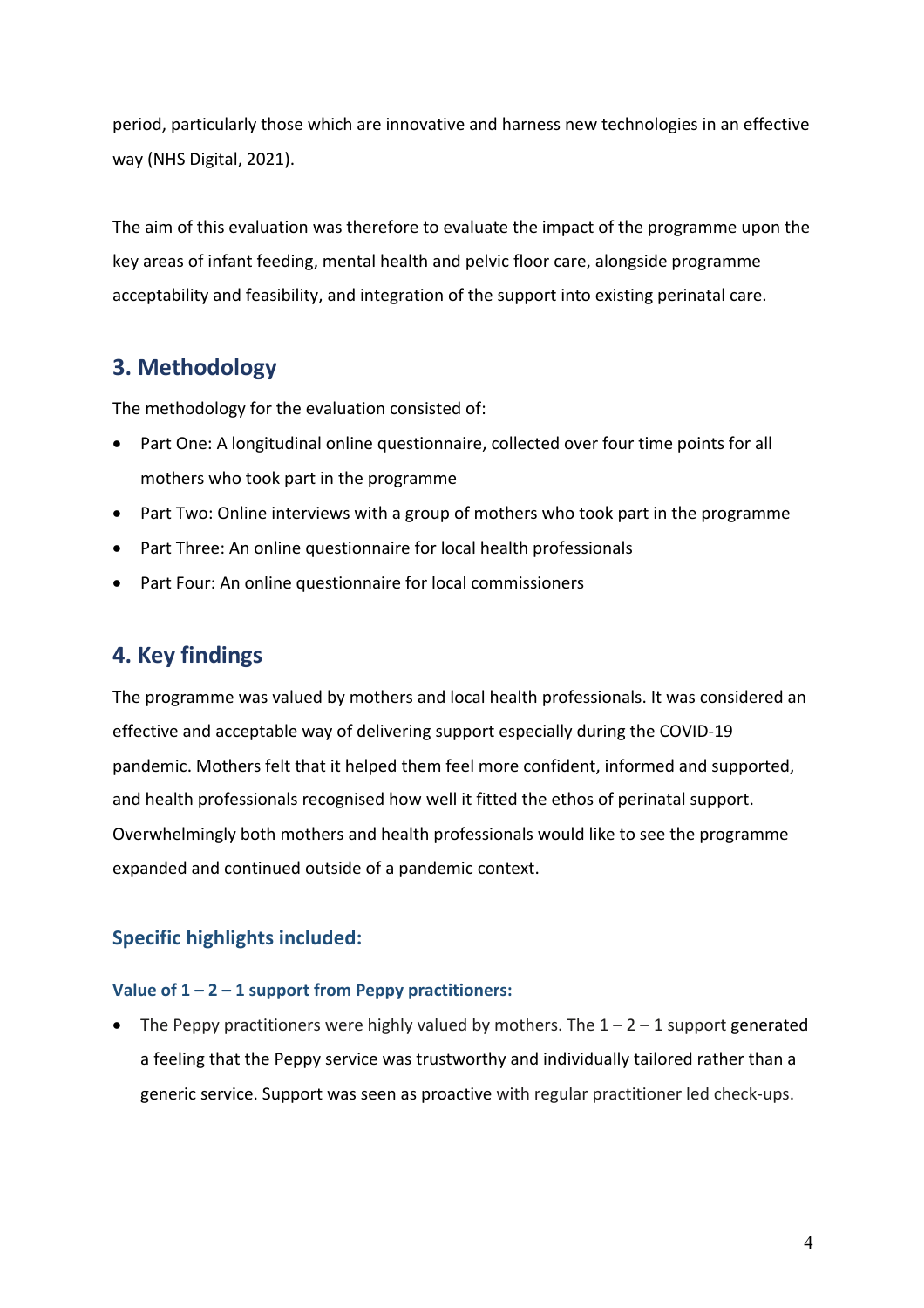- The continuity of one-to-one support enabled the development of a relationship between practitioner and mother, which particularly helped when mothers were experiencing any difficulties.
- The delivery of the programme via the app rather than face to face appointments and events played a role in helping mothers connect with the support, especially during the pandemic. The convenience and ease of the texts and video calls were emphasised.

#### **Value of Group chat**

- Group chats, where a practitioner brought together a group of mothers for a live social chat, were valued as providing a supportive community.
- Group chats were reassuring as they helped mothers recognise normal and common baby behaviour and new parenting struggles that other mothers were having too. This helped women feel less isolated and anxious.
- Group chats were especially valued within the context of routine face-to-face support groups for pregnant women being paused during COVID lockdowns.

#### **Impact upon infant feeding**

- Breastfeeding rates were high amongst participants compared to local and national rates. Almost 90% of mothers were breastfeeding during the first week and 80% at eight weeks, including almost two thirds doing so exclusively. A higher proportion of mothers from BAME groups were breastfeeding compared to White mothers.
- Although the sample might represent mothers who are older and more motivated to breastfeed, evaluation of breastfeeding support given suggested the programme further supported breastfeeding. Over 90% of mothers felt that Peppy helped them feel more knowledgeable and confident about breastfeeding.
- The programme also provided positive bottle-feeding support. Over 90% of mothers who received support with bottle feeding felt more confident and knowledgeable about safely and responsively bottle feeding their baby.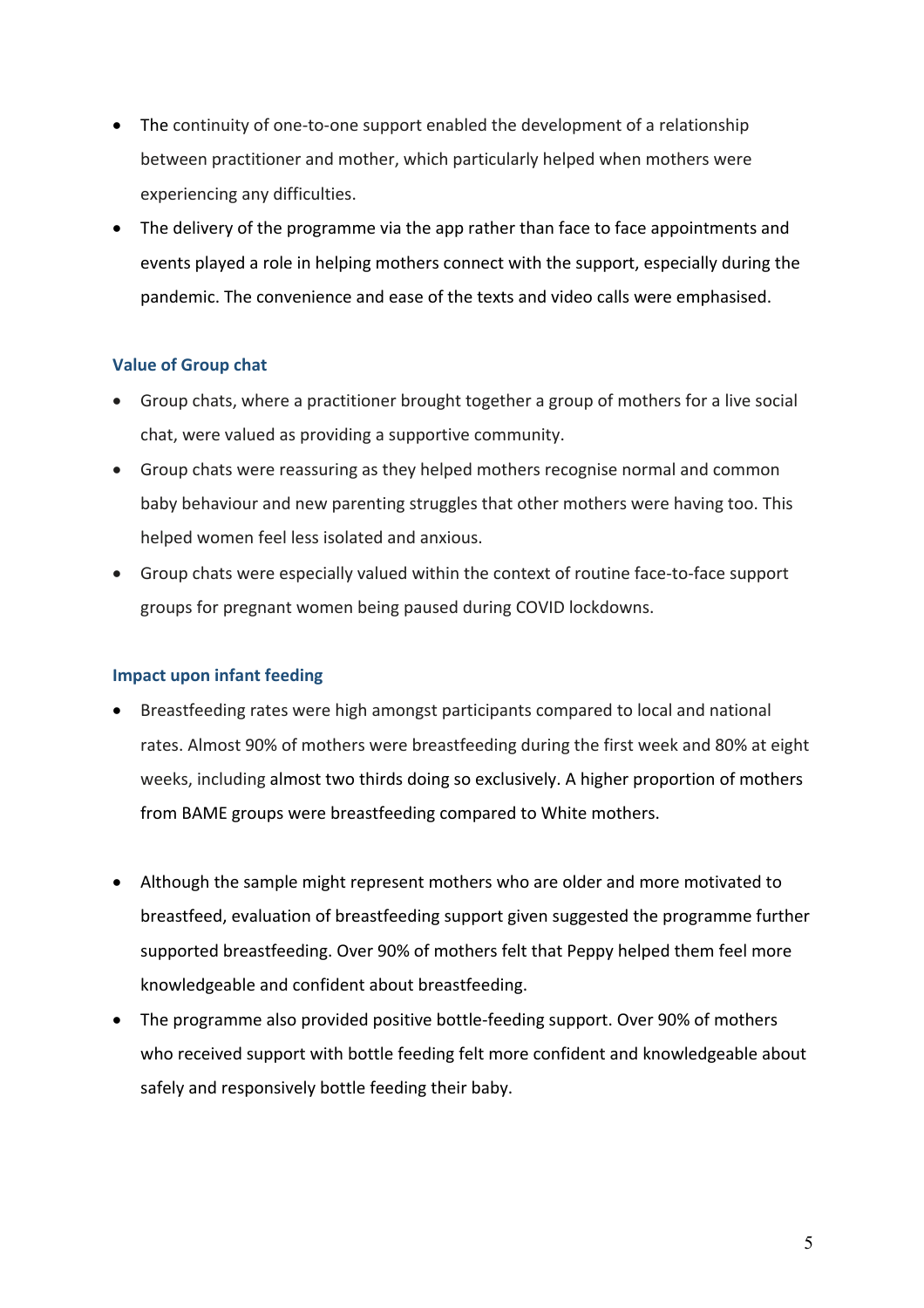#### **Impact upon mental health**

- Mental health significantly improved during the programme. At enrolment 30% of women were considered as having symptoms of possible depression as measured by the Short Warwick-Edinburgh Mental Wellbeing Scale. At eight weeks postpartum just 10% of women were considered to have possible depression.
- Women from BAME groups were three times more likely to be classed as having high mental wellbeing (28%) compared to White women (11%) at eight weeks.
- Mothers felt that the practical and emotional support given during the programme helped increase confidence around infant care and reduce relationship tensions during the transition to parenthood. Support with other aspects such as infant feeding and pelvic health also increased wellbeing.

#### **Pelvic health support**

- Pelvic floor support sessions were viewed as useful in helping raise awareness of the importance of care.
- Mothers who accessed pelvic health support attributed it to supporting them to have a more straightforward birth.
- Awareness and access of pelvic floor support through the programme was lower than for other areas, with few women discussing complications with their practitioners.

#### **Impact upon parenting confidence and self-efficacy**

- Over 80% of mothers accredited the programme as leaving them feeling more confident and less anxious about caring for their baby, and more relaxed as a new parent.
- A core part of this increase in self-efficacy related to being able to have their questions answered promptly from an expert source. The feeling of being able to ask small questions on a regular basis helped mothers feel more confident.
- Others felt reassured by knowing that other mothers were going through similar challenges too and that how they were feeling was 'normal'.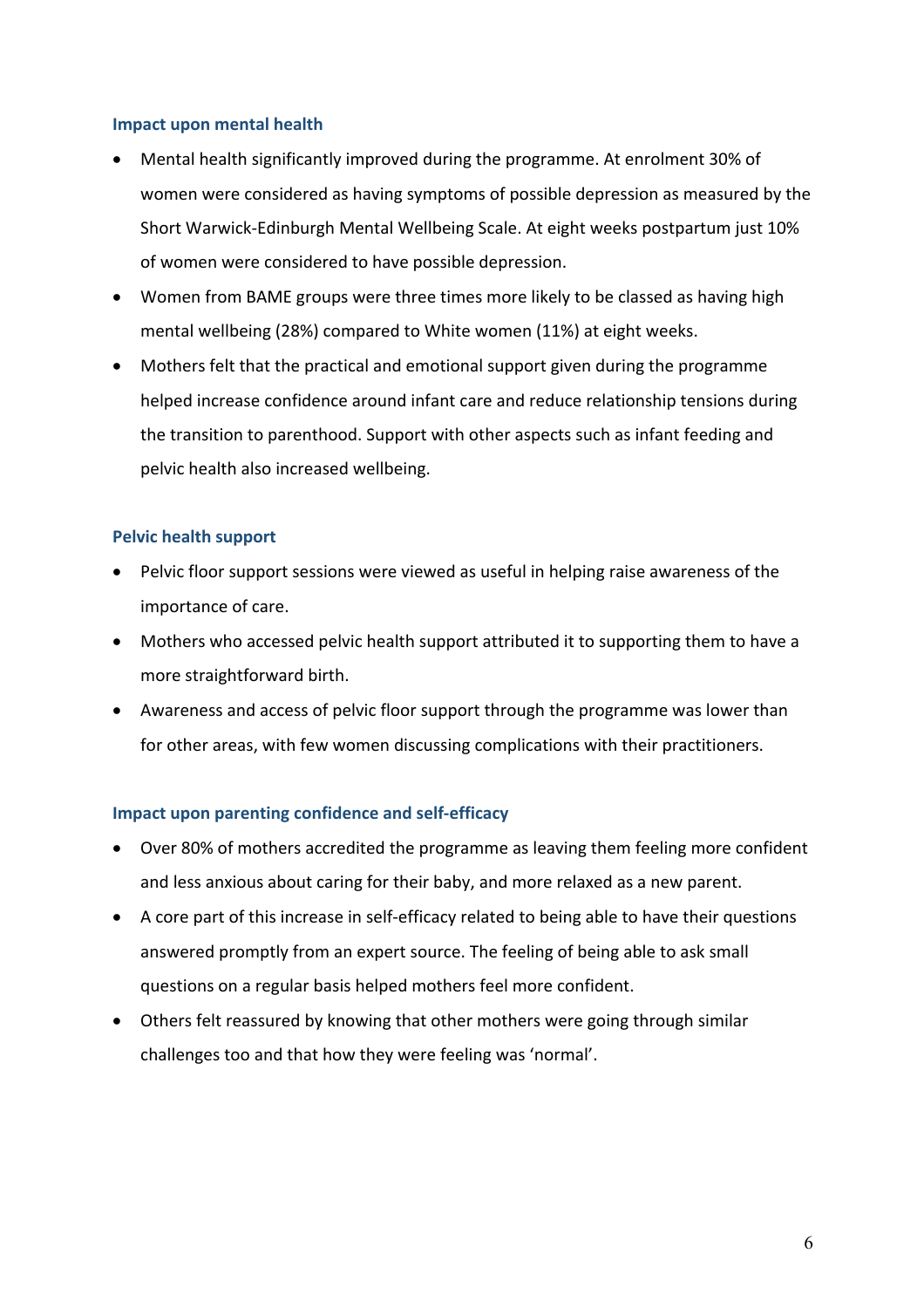#### **Use of other NHS services**

- Over 40% of mothers reported that they reduced contact with their midwife or health visitor due to support from Peppy practitioners. Typically, mothers directed smaller everyday queries to practitioners, supported by the ease of using the app.
- However, the programme also encouraged necessary contacts; 40% of mothers contacted their midwife or health visitor with an issue after speaking to their practitioner. Others were referred for specialist infant feeding or mental health support.
- Two thirds of mothers reported that the programme helped prepare them for their sixweek check, through increased awareness of what to expect at the appointment.

#### **Perceptions of local health professionals**

- Health professionals recognised the value that the programme offered mothers, describing how mothers felt supported and more confident from having additional layers of support. This felt reassuring, as they knew mothers had another avenue of support to turn to when they were busy or could not immediately return calls.
- Health professionals could see that mothers were accessing support from the programme, but that this didn't feel as if it impacted upon their day-to-day load, most likely due to small numbers of their caseload taking part.
- Over 95% of health professionals felt that the project worked well alongside existing support and would like to see it continue, but wanted clarification upon the impact on their future job security and workloads. Professionals emphasised the need for the programme alongside existing support rather than instead of.

#### **Overall perceptions**

- The majority of mothers who took part in the programme were highly likely to recommend it to a friend
- Over 85% of mothers perceived the programme as non-judgemental, helping them to feel more confident, and supportive in helping them make decisions.
- Mothers from BAME backgrounds perceived the programme slightly more positively and would be more likely to recommend the programme compared to women from White backgrounds.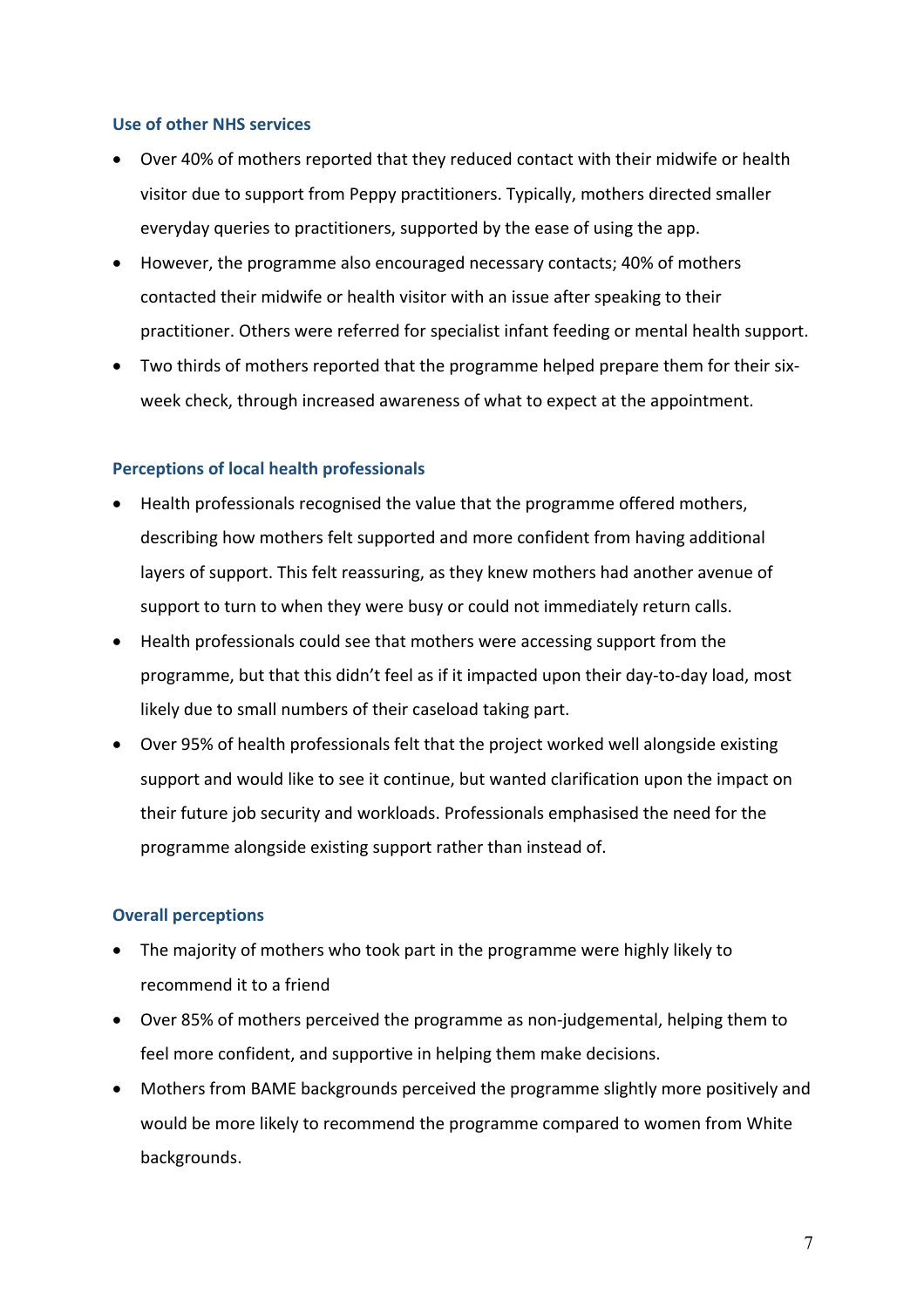#### **Ideas for improvement**

- *Clarity on timing and content:* Some mothers also talked about missing out on some support because they were unsure what was available. Some health professionals mentioned women missing out on the programme as they did not realise it was available.
- *Timing and recording of live sessions:* A broader variety of live session timings to enable more partners to take part. Recording would allow parents to watch back later
- *A longer duration:* Many mothers and professionals viewed a need for the programme to last longer, albeit at a lower intensity, to cover stages such as introducing solids or returning to work
- *Gentler ending and support maintaining connections*: Mothers wanted support in maintaining connections, perhaps through a post programme support group.
- *Inclusion of partners:* More sessions and support aimed at partners

## **5. Key conclusions**

The programme was perceived by mothers as supportive, non-judgemental, and easy to use, with positive impacts seen upon core areas of infant feeding, maternal mental health, and pelvic floor health.

Although the number of women taking part was small in terms of the birth rate in the area, the evaluation highlighted a likely positive reduction in pressure upon local midwifery, health visiting and GP services and was seen as an acceptable and supportive programme by health professionals working in the Trust.

It was particularly timely during the COVID-19 pandemic, providing connection and support to new parents at a time of significant stress. Although there were some suggestions for improvement of the programme, many of the women involved wished to see it continue and would recommend it to a friend.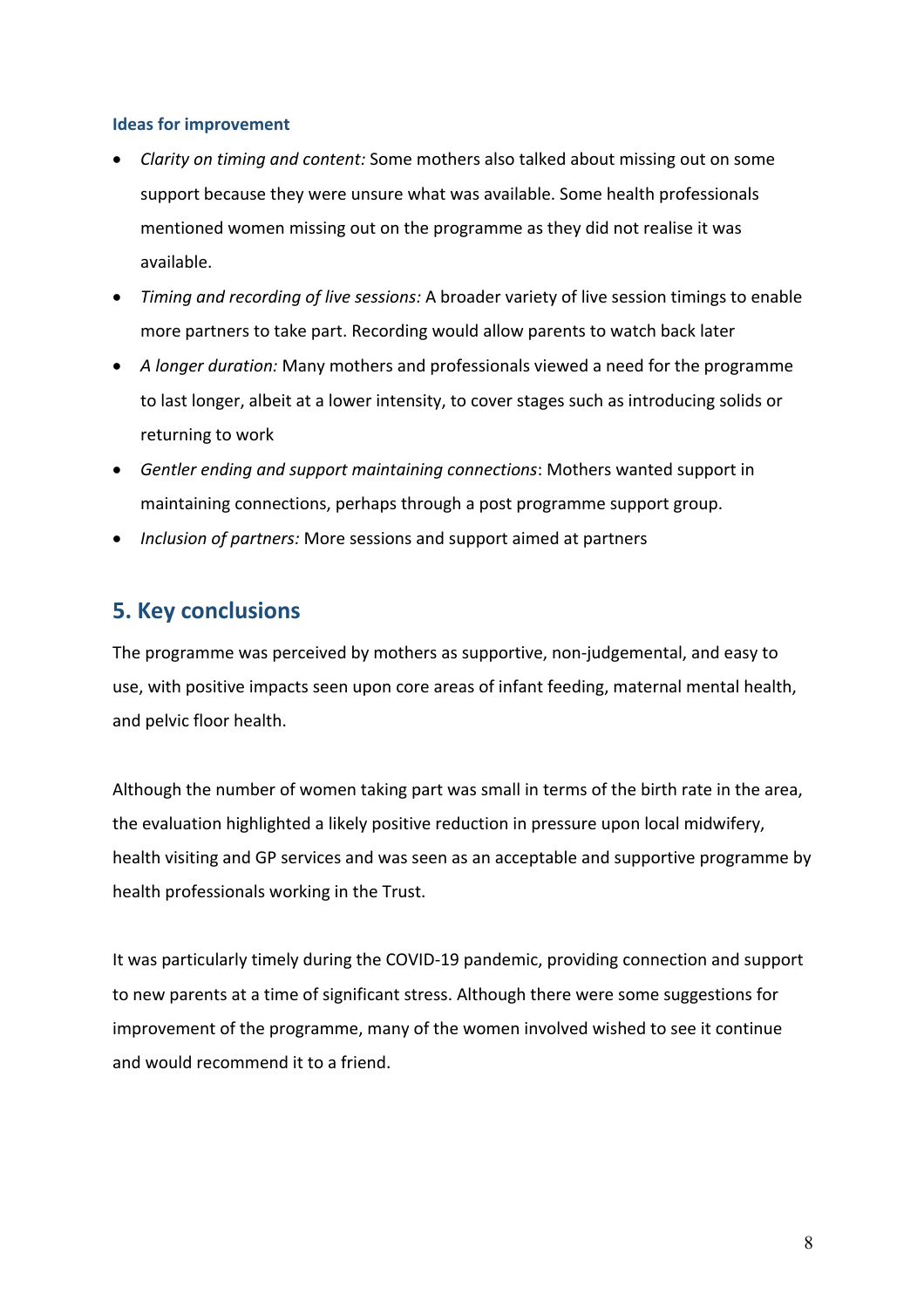## **6. References**

Babies in Lockdown: listening to parents to build back better (2020). Best Beginnings, Home-Start UK, and the Parent-Infant Foundation. Accessed via: https://babiesinlockdown.files.wordpress.com/2020/08/babies-in-lockdown-main-reportfinal-version-1.pdf

Boyle, R., Hay-Smith, E. J. C., Cody, J. D., & Mørkved, S. (2014). Pelvic floor muscle training for prevention and treatment of urinary and fecal incontinence in antenatal and postnatal women: a short version Cochrane review. *Neurourology and urodynamics*, *33*(3), 269-276.

DHSC (2021). The Best Start for Life: A vision for the 1001 Critical Days: The early years healthy development review report. London. Accessed via https://assets.publishing.service.gov.uk/government/uploads/system/uploads/attachment\_ data/file/973112/The best start for life a vision for the 1\_001 critical days.pdf

Gilmer, C., Buchan, J. L., Letourneau, N., Bennett, C. T., Shanker, S. G., Fenwick, A., & Smith-Chant, B. (2016). Parent education interventions designed to support the transition to parenthood: A realist review. *International Journal of Nursing Studies*, *59*, 118-133.

Hay-Smith, J., Mørkved, S., Fairbrother, K. A., & Herbison, G. P. (2008). Pelvic floor muscle training for prevention and treatment of urinary and faecal incontinence in antenatal and postnatal women. *Cochrane database of systematic reviews*, (4).

Institute of Health Visiting (2020b) Health visiting in England: Start of Health Visiting in England. Accessed via: https://ihv.org.uk/wp-content/uploads/2020/02/State-of-Health-Visiting-survey-FINAL-VERSION-18.2.20.pdf

McFadden, A., Gavine, A., Renfrew, M. J., Wade, A., Buchanan, P., Taylor, J. L., ... & MacGillivray, S. (2017). Support for healthy breastfeeding mothers with healthy term babies. *Cochrane Database of Systematic Reviews*, (2).

Milgrom, J., Gemmill, A. W., Bilszta, J. L., Hayes, B., Barnett, B., Brooks, J., ... & Buist, A. (2008). Antenatal risk factors for postnatal depression: a large prospective study. *Journal of affective disorders*, *108*(1-2), 147-157.

NHS Digital (2021) Digital maternity - harnessing digital technology in maternity services. Accessed via: https://digital.nhs.uk/services/digital-maternity-programme

PHE (2021) Best start in life and beyond: Improving public health outcomes for children, young people and families. Accessed via https://assets.publishing.service.gov.uk/government/uploads/system/uploads/attachment\_ data/file/969168/Commissioning\_guide\_1.pdf

Rollins, N. C., Bhandari, N., Hajeebhoy, N., Horton, S., Lutter, C. K., Martines, J. C., ... & Group, T. L. B. S. (2016). Why invest, and what it will take to improve breastfeeding practices?. *The lancet*, *387*(10017), 491-504.